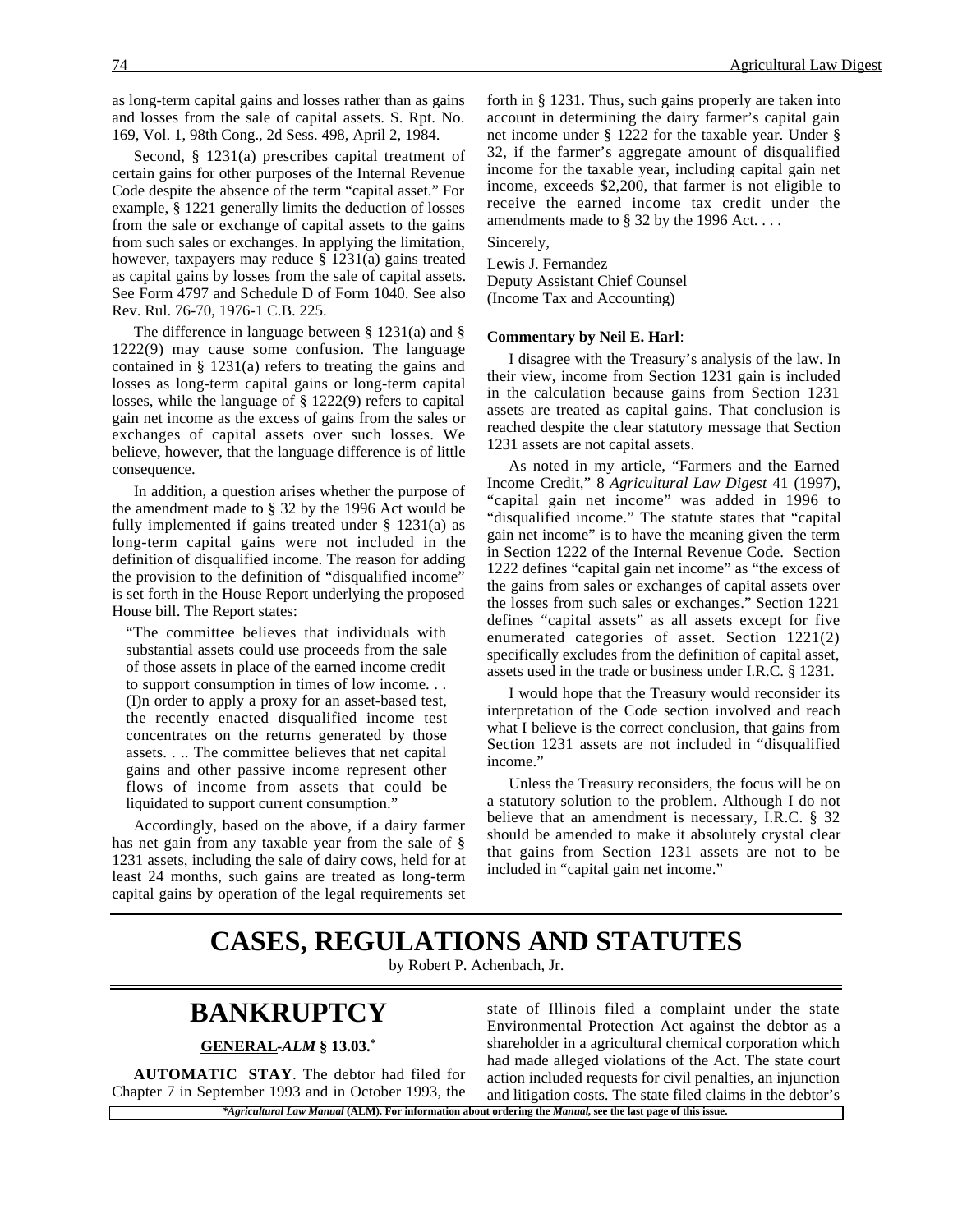#### Agricultural Law Digest 75

bankruptcy case for investigation costs. The state court action was eventually dismissed because of the bankruptcy case and because the state determined that the violations had been removed. The debtor sought sanctions against the state for failure to cease prosecution of the state court case after the filing of the bankruptcy case. The court held that the state case was within the exception of Section 362(b)(4) for actions by a governmental unit to enforce its police powers. *In re* **Mateer, 205 B.R. 915 (C.D. Ill. 1997)**.

**MODIFICATION OF PLAN**. The debtor's Chapter 11 plan provided for full payment of a secured claim with a production credit association. At the time of the plan confirmation, the PCA provided interest rates based on alphabetic classification of the loan. The Chapter 11 plan provided for interest on the plan payments to the PCA at one of these classifications but also provided that the interest rate could change from time to time. Shortly after the plan payments began, the PCA eliminated the alphabetical loan classification. The PCA then announced an increase in the interest rate for the debtor's loan. The debtor sought a bankruptcy court determination as to the reasonableness of the interest rate under the plan. The District Court dismissed the action, holding that the Bankruptcy Court had no jurisdiction over the plan because the plan was clear and unambiguous when confirmed and provided for changes in the interest rate. The appellate court confirmed. *In re* **Heine Feedlot Co., 107 F.3d 622 (8th Cir. 1997)**.

#### **FEDERAL TAXATION -***ALM* **§ 13.03[7].\***

**AUTOMATIC STAY**. The debtor was a corporation which operated a car sales business. IRS agents visited the debtor's premises and executed against the debtor's inventory. While the execution was in progress, the debtor filed for bankruptcy but the IRS did not cease the execution.. The debtor sought damages for the IRS violation of the automatic stay, under Sections 362(h) and 105. The IRS sought a summary judgment on this issue. The court held that relief under Section 362(h) was not available to the debtor because the debtor was not an individual debtor. However, the court held that summary judgment for the IRS was not appropriate because the court had sufficient authority under Section 105 to award damages and an issue of fact remained as to whether the debtor suffered any damages from the violation of the automatic stay. *In re* **A&J Auto Sales, Inc., 205 B.R. 676 (Bankr. D. N.H. 1996)**.

During the administration of the debtor's Chapter 7 case, the IRS levied against securities owned by the debtor and included in the bankruptcy estate. The IRS was held to have violated the automatic stay and was ordered to restore the assets or their value in cash to the estate. The court also held that, because the assets were to be returned to the estate and not the debtor, the debtor did not suffer any injury and no damages were awarded. *In re* **Weisberger, 205 B.R. 727 (Bankr. M.D. Pa. 1997)**.

**DISCHARGE**. The debtor owed taxes for 1985- 1988. The debtor did not file the returns for those years until after the IRS had made an assessment based on substitute returns constructed by the IRS. The debtor's returns used the figures from the substitute returns. The IRS argued that the discharge of taxes provision under Section 523(a)(1)(B) did not apply because the IRS had made an assessment and constructed substitute returns prior to the debtor's filing of the tax returns. The court held that Section  $523(a)(1)(B)$  had no exception for returns filed after assessment. In addition, the court held that the returns were valid and were not affected by the substitute returns constructed by the IRS. *In re* **Hindenlang, 205 B.R. 874 (Bankr. S.D. Ohio 1997)**.

The debtor filed for Chapter 7 in February 1987. The debtor filed the 1987 tax return in October 1989 under an IRS-granted extension. The IRS made an assessment for the 1987 taxes in December 1989. The debtor received a discharge in that case in May 1993. The debtor filed a second Chapter 7 case in August 1995. The court acknowledge the weight of precedent in several Circuit Courts of Appeal that held that a bankruptcy case tolls the three year period of Section  $507(a)(8)(A)(i)$ , but held with the minority that bankruptcy cases do not toll the three year period for discharge of taxes with filed returns. The court, however, denied the debtor summary judgment on the issue because there remained issues of fact as to whether the IRS was entitled to equitable relief because of debtor misconduct or abuse of the bankruptcy process. *In re* **Nolan, 205 B.R. 885 (Bankr. M.D. Tenn. 1997)**.

The debtor had owned a company and transferred ownership of the company to a trust which then transferred company stock to an off-shore corporation with the intent to hide from the IRS the assets and their sales. The court found that the transactions were shams with no economic purpose except to obtain tax avoidance; therefore, the taxes owed on the debtor's income from the company and sales of company assets were nondischargeable. The court also reached the same conclusion based on income tax returns filed by the debtor which did not include the income from the company and asset sales. *In re* **Sommers, 97-1 U.S. Tax Cas. (CCH) ¶ 50,359 (Bankr. N.D. Ill. 1997)**.

## **CONTRACTS**

**BOARS**. The plaintiff purchased seven boars from the defendant for the purpose of breeding the plaintiff's gilts. The baby pigs born had shaker pig syndrome, also known as congenital tremors. The plaintiff brought suit for breach of express and implied warranties, negligent misrepresentation and fraudulent misrepresentation. The sales contract contained language recognizing that congenital tremors could exist in the purchased boars and limited the defendant's liability to the replacement of the boars or the refund of the purchase price. The plaintiff argued that the contract was unconscionable because the warranties were illusory since the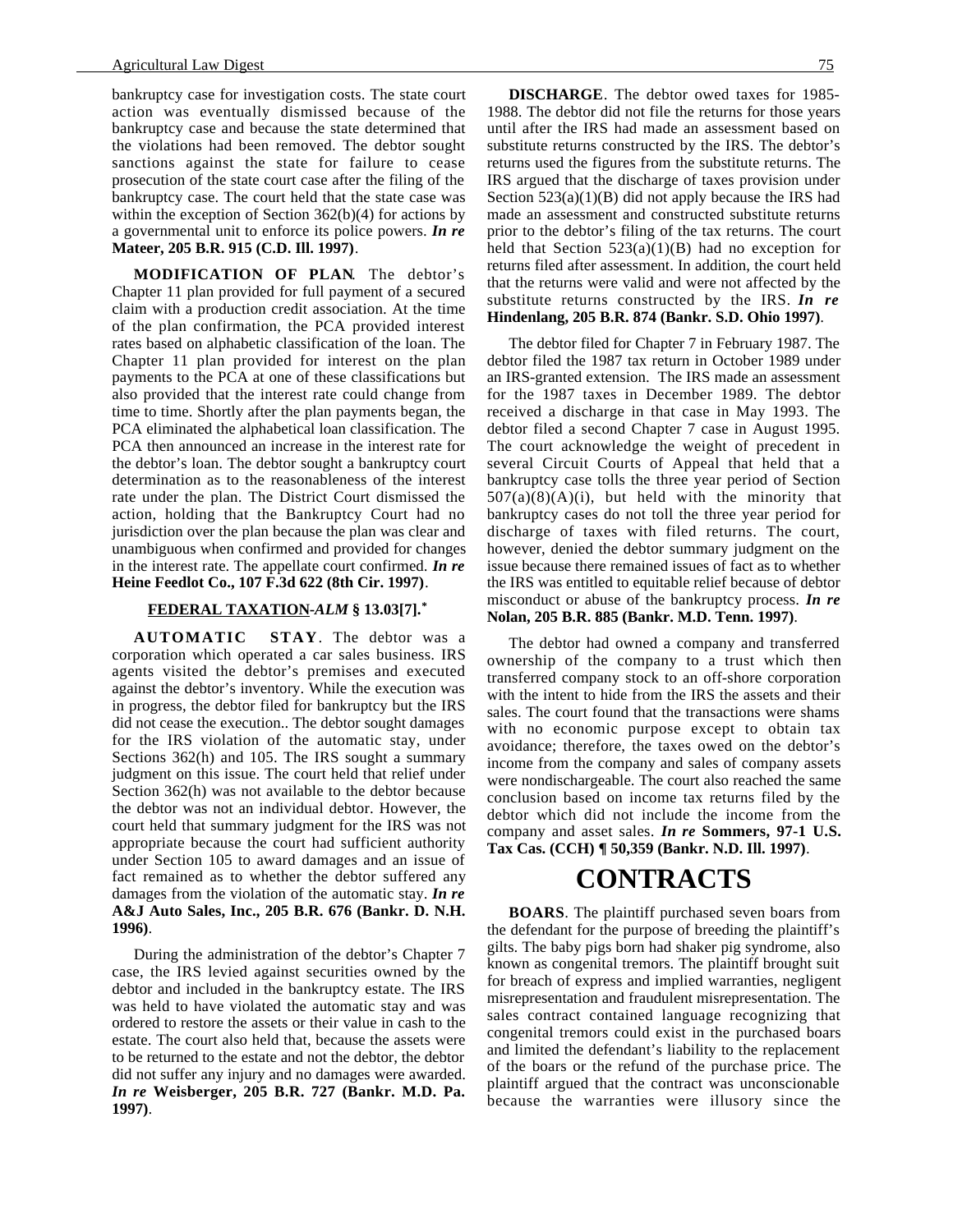warranties amounted to only a sale "as is" which would be unacceptable to any buyer. The court held that the warranty limitation language was clear and unambiguous and that the contract was not unconscionable because the plaintiff failed to show any unfair bargaining advantage held by the defendant or excess pressure exerted on the plaintiff to agree to the language. The court noted that the limited warranty language was conspicuous and that the boars did conform to the contract provisions. The plaintiff also argued that the contract was invalid in that the remedies allowed for breach of the contract by the defendant had no relation to the possible damages that could result from a breach, as in this case where over 100 baby pigs were lost. The court held that the defendant's liability allowed by the contract was sufficient in that it would compensate the plaintiff for the loss of the goods involved in the contract. The court granted summary judgment for the defendant on the issue of negligent misrepresentation because the contract did not involve the supplying of information but involved only the sale of goods. The court also granted summary judgment on the claim of fraudulent misrepresentation because the contract explicitly acknowledged that the boars could have the congenital tremors virus, which was undetectable by testing. **Brunsman v. DeKalb Swine Breeders, Inc., 952 F. Supp. 628 (N.D. Iowa 1996)**.

## **FEDERAL AGRICULTURAL PROGRAMS**

**CROP INSURANCE**. The FCIC has issued proposed regulations which include the macadamia nut Endorsement in the Common Crop Insurance Policy and restrict the endorsement provisions to 1997 and earlier crop years. **62 Fed. Reg. 19063 (April 18, 1997)**.

The FCIC has issued proposed regulations which include the macadamia nut tree Endorsement in the Common Crop Insurance Policy and restrict the endorsement provisions to 1997 and earlier crop years. **62 Fed. Reg. 19067 (April 18, 1997)**.

The FCIC has issued proposed regulations which include the potato Endorsement in the Common Crop Insurance Policy and restrict the endorsement provisions to 1997 and earlier crop years. **62 Fed. Reg. 19691 (April 23, 1997)**.

The FCIC has adopted as final regulations which include the walnut Endorsement in the Common Crop Insurance Policy and restrict the endorsement provisions to 1997 and earlier crop years. **62 Fed. Reg. 20089 (April 25, 1997)**.

## **FEDERAL ESTATE AND GIFT TAX**

**INSTALLMENT PAYMENT OF ESTATE TAX**. The decedent's estate included an interest in a closelyheld business, the value of which exceeded 95 percent of the decedent's gross estate. The estate elected to pay the estate tax in installments. The estate had also claimed a credit for a prior transfer of property from a decedent which was denied by the IRS. The estate brought an action in the Tax Court to determine whether the credit was proper. During the case, the estate made installment payments based on deductions of interest which accrued on the installments, as allowed by *Rev. Proc. 81-27, 1981-2 C.B. 547*. The case is not clear on this point, but the estate apparently calculated the estate tax without the disputed credit. However, the IRS sought payments of the installments without the interest deductions and eventually threatened to file a tax lien for the disputed amount. The estate then paid the amount demanded by the IRS and filed the current case for a refund of the excess payments, although estate tax installments were still due and the excess payments would be applied to the future installments. The estate argued that *Rev. Proc. 81-27* allowed the deduction for installment tax interest. The IRS claimed that it had a policy of not allowing the interest deduction on installments when the estate was involved in litigation over the correct amount of estate tax owed. The IRS claimed that to allow the *Rev. Proc. 81-27* adjustments would be too difficult for the IRS to coordinate among the departments in the IRS involved with the Tax Court case and administration of the estate's account. The court held that the IRS unpublished policy of disallowing the interest adjustment during pending litigation was reasonable in light of the nature of revenue procedures as non-substantive law. The court noted that the statute did not require or specifically allow the interest adjustment. **Estate of Shapiro v. Comm'r, 97-1 U.S. Tax Cas. (CCH) ¶ 60,267 (2d Cir. 1997)**.

**MARITAL DEDUCTION-***ALM* **§ 5.04[3].\*** The decedent had received an interest in trust in timberland from the decedent's parent's estate. The parent's will provided that the trust was not to distribute any trust principal or income until all estate taxes were paid for the parent's estate. The parent's estate elected installment payment of the estate taxes. When the decedent died, there were 14 years left for payment of the estate tax installments and no income or principal had been distributed. The decedent's will created a trust for the surviving spouse and transferred all property in the decedent's estate to the trust. The surviving spouse's trust provided that the trustee could not sell any interests in timberland, thus preventing the trustee from converting the trust's interest in the decedent's share of the parent's trust to income producing property. The IRS ruled that the surviving spouse's trust was not eligible for the marital deduction because the surviving spouse would not receive all the income from the trust assets. **Ltr. Rul. 9717005, Dec. 18, 1996**.

*\*Agricultural Law Manual* **(ALM). For information about ordering the** *Manual***, see the last page of this issue. POWER OF ATTORNEY**. The decedent had purchased 19 separate annuities listing the decedent as annuitant and naming the contingent beneficiaries. The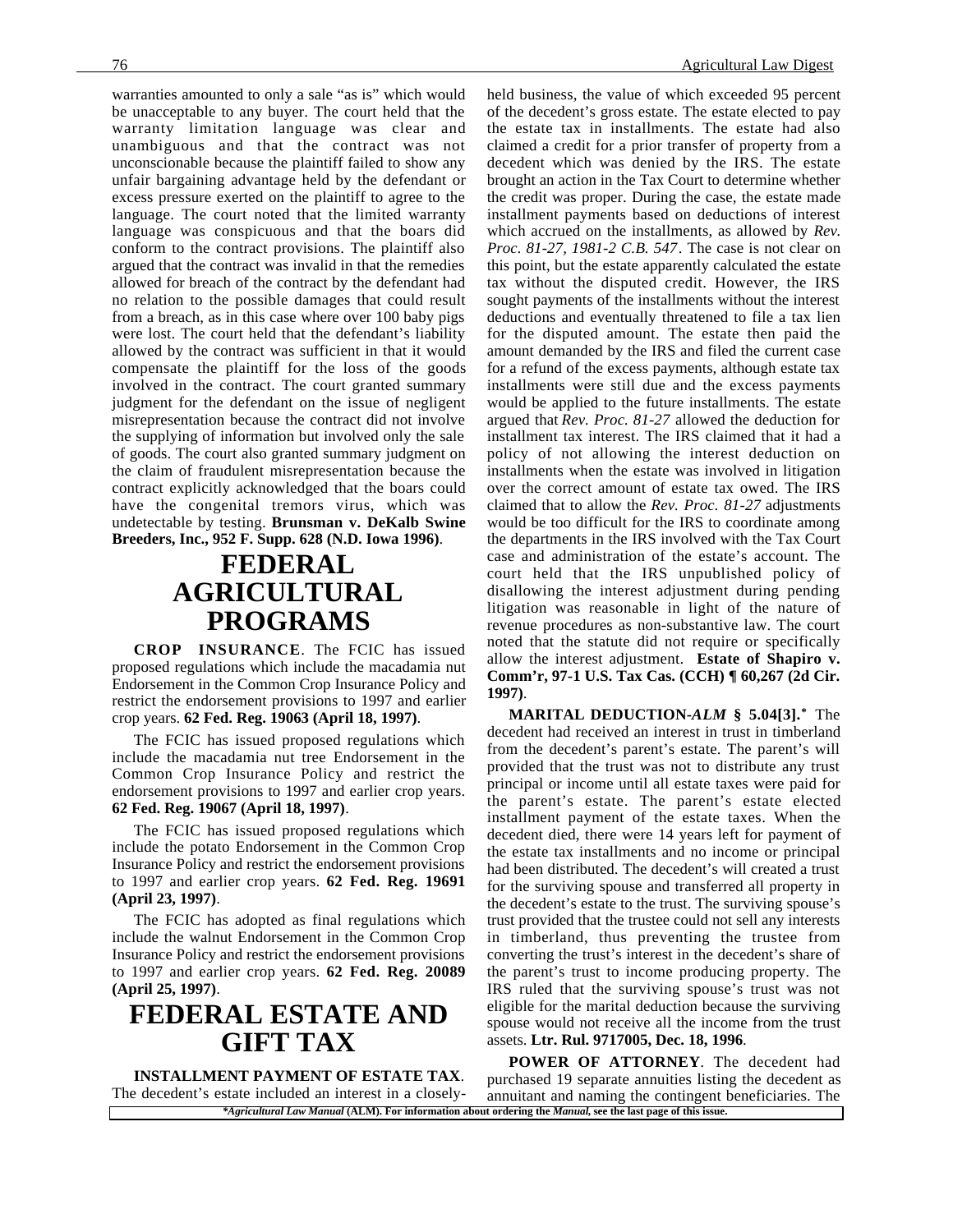decedent had named three persons as contingent beneficiaries of three of the annuities. These three persons also held joint power of attorney over the decedent's assets. The power included the same power to convey the decedent's property as held by the decedent. The three persons then executed gifts of the annuities to the contingent benefit holders, including themselves. The court found that the decedent had intended to make these gifts and that the power to convey the decedent's property included the power to donate the property. The court focused on the facts that the decedent intended to make the gifts and that the power of attorney did not exclude the making of gifts; therefore, the court held that the gifts were completed prior to the decedent's death and were not included in the decedent's gross estate. **Estate of Neff v. Comm'r, T.C. Memo. 1997-186**.

**RETURNS**. The IRS has announced that revised Form 706, United States Estate (and Generation-Skipping Transfer) Tax Return, and instructions has been issued and is available from the IRS at 1-800-829- 3676 or at http://www.irs.ustreas.gov/prod/.

**SPECIAL USE VALUATION-***ALM* **§ 5.03[2].\*** The U.S. Supreme Court has denied certiorari in the following case: The decedent died on December 15, 1995 owning farm property. The decedent's estate attempted to make a special use valuation election on the estate's timely filed estate tax return. However, the executor failed to fill in the "yes" box after the question on the form asking if a special use valuation was elected and the return failed to include the recapture agreement of the qualified heirs. The IRS notified the estate that the election was incomplete and the estate supplied the recapture agreement within 90 days after the IRS notification. The IRS denied the election because the initial return did not substantially comply with the election requirements. The court held that the recapture agreement was an essential element of the election and the estate return did not substantially comply with the election; therefore, the estate was not entitled, under I.R.C.  $\S$  2032A(d)(3), to perfect the election. The estate also argued that Section 1421 of the Tax Reform Act of 1986 allowed the perfection of the election because the original estate tax return provided "substantially all the information" for the election. The court held that the recapture agreement was an essential part of the "information" required by Section 1421 and the failure to provide the agreement prevented the estate from perfecting the election after notice by the IRS. **Estate of Lucas v. United States, 97 F.3d 1401 (11th Cir. 1996)**.

**TRANSFERS WITH RETAINED INTERESTS**. The decedent had owned stock but entered into an agreement to sell the stock to an unrelated party for 10 years. The stock was exchanged for an interest bearing note for \$2 million. At the end of the ten years, the decedent's children had an option to repurchase the shares for \$1.00. The court found that the value of the shares on the option date would be about \$1.8 million. Thus, the total consideration for the use of the stock for

10 years was \$3.8 million and the court found that the value of the use of the stock for 10 years was \$3.2 million. The court held that the decedent had received adequate consideration for the stock and the stock was not included in the decedent's estate. The court also held that the decedent did not retain any interest in the stock to cause the stock to be included in the gross estate. **Estate of Brown v. Comm'r, T.C. Memo. 1997-195**.

**TRUSTS**. The IRS has issued a revenue procedure stating that the IRS will not issue letter rulings concerning charitable unitrusts as to this issue: Whether a trust qualifies as a charitable unitrust when a grantor, trustee, beneficiary or a person related to any of these persons can control the timing of the trust's receipt of income from a partnership or a deferred annuity contract to take advantage of the difference between trust income under I.R.C. § 643(b) and income for federal income tax purposes for the benefit of the unitrust recipient. Rev. Proc. 97-23, I.R.B. 1997-.

The IRS has issued proposed regulations amending I.R.C. §§ 664 and 2702, concerning charitable remainder trusts. The proposed amendments contain rules on the conditions under which the governing instrument may provide for a change in the method of calculating the unitrust amount, the date by which the annuity amount or the unitrust amount under the fixed percentage method must be paid to the recipient, who is required to value unmarketable assets, and when I.R.C. § 2702 applies to certain charitable remainder unitrusts. The proposed regulations clarify existing law that prohibits allocating precontribution capital gains to trust income. The proposed amendments also contain an example illustrating how the ordering rule of I.R.C. § 664(b) applies to distributions from a charitable remainder unitrust using an income exception method to calculate the unitrust amount. **62 Fed. Reg. 19072 (April 18, 1997)**.

**VALUATION**. The decedent had owned a 75 percent undivided interest in timberland held for the production of timber for harvest as lumber. In 1987, the decedent gave 25 percent of the interests in the timberland to three children, with each child receiving an 8.33 percent undivided interest in the land. After the gifts, each child owned a total of 16.67 percent undivided interest in the land. The issue was the value of the 25 percent interest transferred. The court held that the method of valuation to be used was the income capitalization method, because a purchaser/owner of the interests could obtain a partition of the land. The court reasoned that during the pendency of the partition action, the owner would receive the income from the property and would incur litigation costs. At the end of the action, the owner would receive either a portion of the land in fee simple or cash equivalent to the value of the separate interest. The court held that a discount rate of 10 percent was applicable. The court then determined the amount of income from the property for each year of a four year partition process, less a prorated level of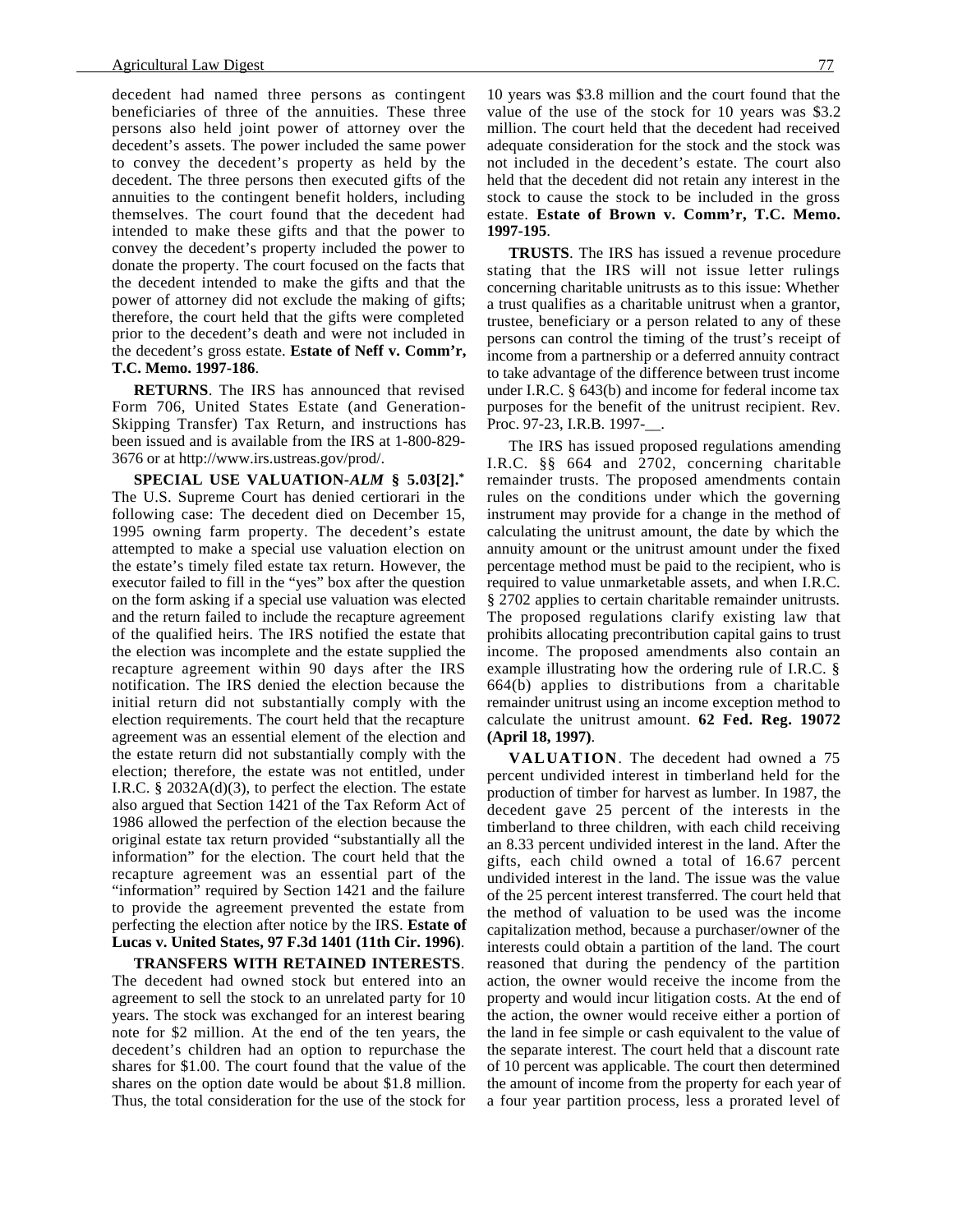costs of the partition action for each year, with the net income discounted at 10 percent per year. **Estate of Barge v. Comm'r, T.C. Memo. 1997-188**.

The taxpayers, husband and wife, owned a 26 acre tract of land. The land was divided into an 18 acre parcel which was leased to an unrelated party for farming. The remaining eight acres were used for the family residence and included a house, barn, storage buildings and a garage. The zoning ordinance for the property required all residential and agricultural parcels to be at least five acres in size. The taxpayers transferred the residential parcel to a seven year trust for the taxpayers, with the provisions designed to meet the requirements of a qualified personal residence trust under I.R.C.  $\S 2702(a)(3)(A)(ii)$ . The IRS ruled that the entire eight acre residential parcel trust was a qualified residence trust because the property could not be further divided under the local zoning ordinance. **Ltr. Rul. 9717017, Jan. 22, 1997**.

## **FEDERAL INCOME TAXATION**

**BUSINESS EXPENSES**. The taxpayer was a corporation which owned a building used by one of it's subsidiaries. The building was remodeled and as part of that remodeling, asbestos containing materials were removed. The court held that the costs of the asbestos removal had to be capitalized because they were part of the general plan of renovation of the building. **Norwest Corp. v. Comm'r, 108 T.C. No. 15 (1997)**.

**CASUALTY LOSSES**. The President has declared certain areas of (1) Tennessee as disaster areas from March 18, 1997 storms; (2) Washington as disaster areas from mud slides and flooding beginning on March 18, 1997; (3) South Dakota as disaster areas from storms and flooding beginning on Feb. 3, 1997; (4) North Dakota as disaster areas from storms and flooding beginning on Feb. 28, 1997; (5) Minnesota as disaster areas from storms and flooding beginning on March 21, 1997; and (6) Arkansas as disaster areas from storms and flooding beginning on April 4, 1997. Losses from these casualties may be deducted in taxpayers' 1996 returns.

**COOPERATIVES-***ALM* **§ 14.03.\*** The taxpayer was a taxable farmers' cooperative which issued annual dividends in part by qualified written notices of allocation of the cooperative's taxable profit. The cooperative's patrons included the amounts in the notices in their taxable income. When a patron terminated a membership, the cooperative redeemed the notices held by the patron at a discounted amount. The IRS argued that, under the tax benefit rule, the difference between the face value of the notices and the amounts actually paid to terminated patrons were taxable income to the cooperative. The Tax Court acknowledged that the cooperative tax laws were based on a "one level" taxation, either at the cooperative level or at the patron level and that the patrons were deemed

to have constructively received the amounts in the written notices of allocation. However, the Tax Court agreed with the IRS that the discounting of the redemption amount carried back that amount to increase the original taxable income; therefore, the tax benefit rule applied to include the discounted amount in the cooperative's taxable income. The appellate court reversed, holding that the amount of discount applied to the termination payments was not subject to the tax benefit rule. The court reasoned that the taxation scheme for qualified written notices considered the notices to be the actual payment of income to the patron and taxed as such. The notices then changed the form of the patron's involvement with the cooperative as to the notice amount to an investment in the cooperative; therefore, the payment of the notice amount at termination was a repayment of investment and not income and did not reinstate income to the cooperative so as to invoke the tax benefit rule. **Gold Kist, Inc. v. Comm'r, 97-1 U.S. Tax Cas. (CCH) ¶ 50,365 (11th Cir. 1997),** *rev'g***, 104 T.C. 696 (1995)**.

#### **PARTNERSHIPS-***ALM* **§ 7.03.\***

PARTNERSHIP LOSSES. The taxpayer had invested in a tax shelter. In separate Tax Court proceedings, the court held that certain items of profit and loss were not available to the partnership because of a lack of a bona fide business purpose to the tax shelter transactions. The taxpayer sought to include the taxpayer's share of those items of income and loss in the taxpayer's personal income tax return, arguing that the taxpayer's investment in the partnership was made with a profit motive. The court held that the determination at the partnership level prevented the taxpayer's use of the disallowed partnership income and loss items. **Helton v. United States, 97-1 U.S. Tax Cas. (CCH) ¶ 50,364 (D. Alaska 1997)**.

TAX LIENS. The taxpayer was a corporation which was a general partner in a partnership. The IRS had made assessments for taxes against the partnership but not against the taxpayer. The IRS argued that, because a general partner is liable for partnership debts, the assessment was valid against the taxpayer as a general partner. The court held that a tax lien was not valid where the taxpayer did not receive separate assessment. The IRS had also failed to issue a separate notice and demand against the taxpayer for taxes owed by the partnership. The court held that a tax lien was not created against the taxpayer because the taxpayer did not receive separate notice and demand. **El Paso Refining, Inc. v. IRS, 205 B.R. 497 (W.D. Tex. 1996)**.

**SALE OF RESIDENCE**. The debtor owned a residence which became part of the bankruptcy estate except for a \$10,000 exemption. The residence was sold by the trustee for a substantial amount of taxable gain. The trustee sought permission to exclude the gain under the one time exclusion allowed under I.R.C. § 121 because the debtor was over the age of 55. The trustee first argued that the bankruptcy estate was similar to a

*<sup>\*</sup>Agricultural Law Manual* **(ALM). For information about ordering the** *Manual***, see the last page of this issue.**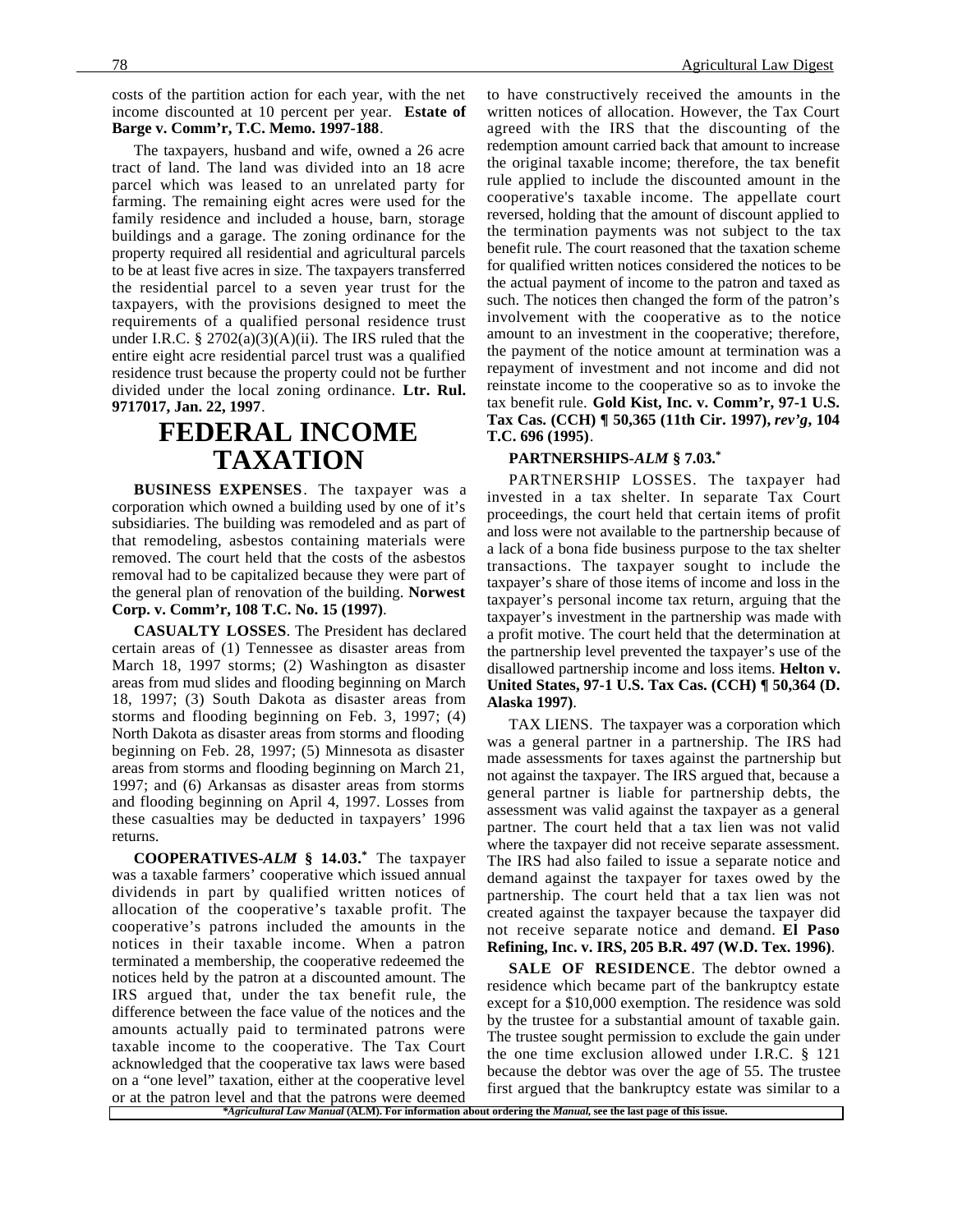decedent's estate and the exclusion was allowed under *Rev*. *Rul. 82-1*. The court held that the analogy was not appropriate in that a decedent's estate acts in the place of the decedent and only one income tax return is filed; whereas, under a bankruptcy case, both the estate and the debtor file separate returns. The trustee argued that the eligibility for the exclusion passed from the debtor to the estate under I.R.C. § 1398(g). The court held that there was no provision in Section 1398 for transfer of the gain exclusion right to the estate. *In re* **Barden, 205 B.R. 453 (E.D. N.Y. 1996),** *aff'd***, 97-1 U.S. Tax Cas. (CCH) ¶ 50,244 (2d Cir. 1997)**.

#### **SAFE HARBOR INTEREST RATES**

#### **May 1997**

|            |      | Annual Semi-annual | <b>Ouarterly</b> | Monthly |
|------------|------|--------------------|------------------|---------|
| Short-term |      |                    |                  |         |
| <b>AFR</b> | 6.23 | 6.14               | 6.09             | 6.06    |
| 110% AFR   | 6.86 | 6.75               | 6.69             | 6.66    |
| 120% AFR   | 7.51 | 7.37               | 7.30             | 7.26    |
| Mid-term   |      |                    |                  |         |
| AFR        | 6.85 | 6.74               | 6.68             | 6.65    |
| 110% AFR   | 7.55 | 7.41               | 7.34             | 7.30    |
| 120% AFR   | 8.25 | 8.09               | 8.01             | 7.96    |
| Long-term  |      |                    |                  |         |
| AFR        | 7.18 | 7.06               | 7.00             | 6.96    |
| 110% AFR   | 7.92 | 7.77               | 7.70             | 7.65    |
| 120% AFR   | 8.65 | 8.47               | 8.38             | 8.32    |

**TRAVEL EXPENSES**. The taxpayer was an employee of a company which required the taxpayer to drive to clients for company business. The taxpayer submitted records to the company of the mileage used for company business for reimbursement of some costs of the use of the vehicle. The taxpayer did not keep records of the personal use of the vehicle. The IRS allowed a travel deduction only for the miles claimed in the report, based on the standard mileage rate, reduced by the amount of reimbursement received from the company. The taxpayer had claimed other vehicle expenses, including auto insurance, based on a 95 percent business use of the vehicle. The court held that the IRS determination was correct because the taxpayer failed to substantiate that the vehicle was used 95 percent for business. **Kelly v. Comm'r, T.C. Memo. 1997-185**.

**TRUSTS**. The taxpayer was a nurse anesthetist and formed a trust to receive a share in a partnership which had another anesthetist as a partner. Although the taxpayer performed the medical services, the amounts distributed by the partnership were placed in the trust's bank account. The taxpayer, however, had control over the funds in the partnership and had control over the trust bank account. The trust did not file income tax returns or pay any tax on the partnership distributions. The court held that the taxpayer was liable for the tax on the partnership distributions because the amounts were paid to the taxpayer, the taxpayer had control over the funds at all times, and the amounts resulted from the services provided to the partnership by the taxpayer. **Estrada v. Comm'r, T.C. Memo. 1997-180**.

## **NEGLIGENCE**

**SPREAD OF PLANT VIRUS**. The parties in this case were neighboring farmers. The plaintiff grew wheat in one year but the defendant left a neighboring field lie fallow and volunteer wheat grew on the land. The evidence showed that a source of wheat streak mosaic virus is volunteer wheat because no control of the virus is attempted. The plaintiff sued the defendant in negligence for failing to take steps to control the virus on the volunteer wheat. The court upheld a trial court ruling of summary judgment for the defendant, holding that there was no statutory, regulatory or common law duty to control a virus to prevent spread of the virus to a neighbor's fields. **Krug v. Koriel, \_\_ P.2d \_\_ (Kan. Ct. App. 1997)**.

### **NUISANCE**

**DRAINS**. The plaintiff was a cranberry farmer and the plaintiff's cranberry bogs relied for drainage on ponds on land owned by the defendant town. In one crop year, the plaintiff discovered that the cranberry bogs could not be drained because a drain for one of the town's ponds was blocked. The plaintiff requested that the town unblock the drain and filed this case for nuisance when the town refused to unblock the drain. The court upheld a trial court's ruling that the town's failure to unblock the pipe was unreasonable and constituted a nuisance. **Murphy v. Town of Chatham, 676 N.E.2d 473 (Mass. Ct. App. 1996)**.

## **STATE REGULATION OF AGRICULTURE**

**MILK**. A corporation owned a chain of retail grocery stores and also supplied other independent stores with milk and other grocery items. The corporation purchased raw milk which was processed by independent processors for retail and wholesale sale by the corporation. The corporation applied for a milk dealer's license which was eventually granted by the defendant state milk marketing board under a court order. The plaintiff was an association of milk dealers and challenged the grant of the milk dealer's license to the corporation, arguing that the corporation did not qualify as a milk dealer because the corporation itself did not produce or manufacture milk. The court noted initially that the challenge to the dealer's license would fail because the issue was already litigated and resulted in a court order to grant the license. In addition, the court held that the statutory definition of milk dealer included corporations which purchased milk for the purposes of processing and sale, as the corporation did in this case. The court held that the definition did not require that the licensee actually do the processing or manufacture itself. **Pennsylvania Milk Dealers Ass'n v. Marketing Bd., 685 A.2d 643 (Pa. Cmwlth. 1996)**.